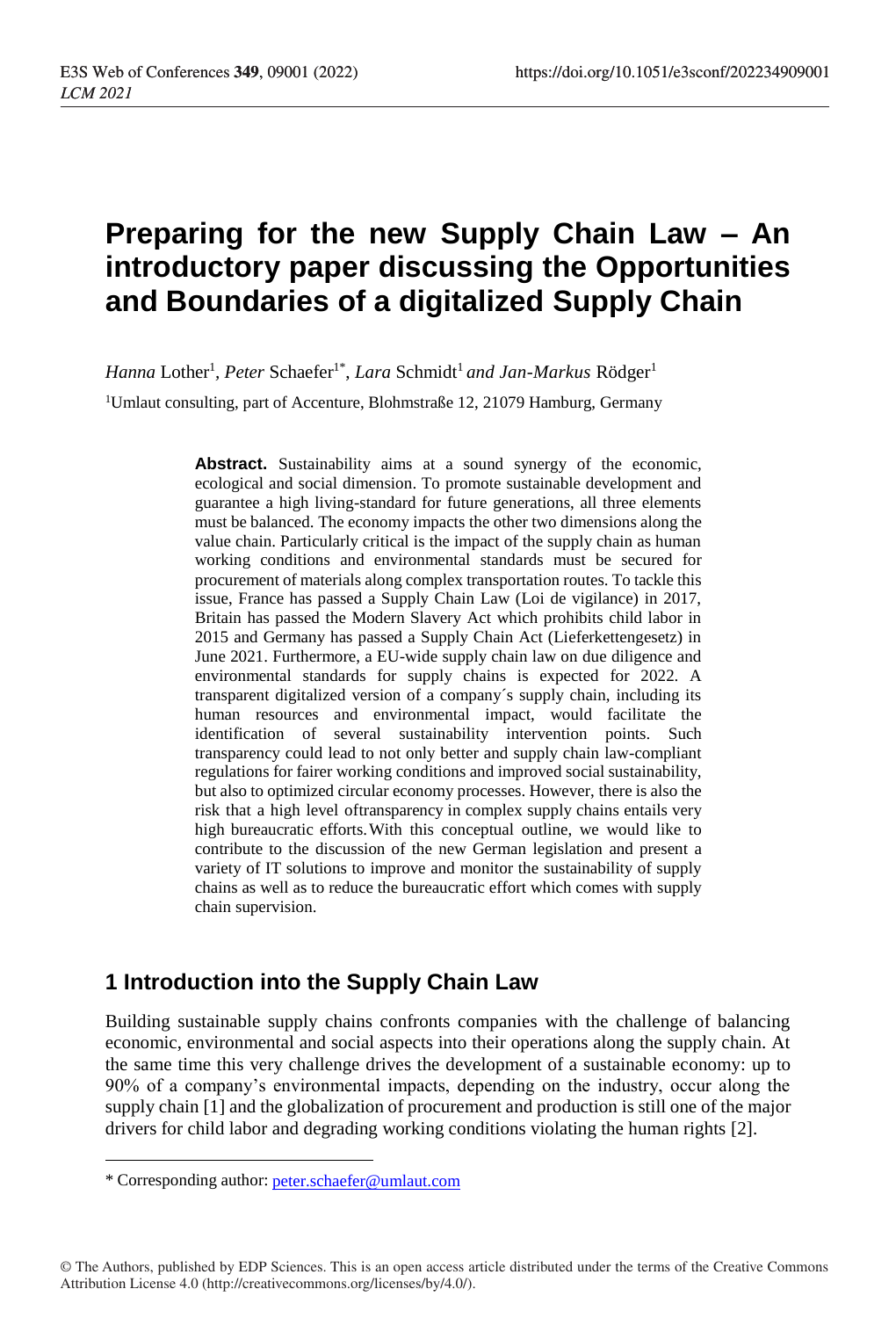Promoting sustainable supply chains is therefore a declared aim of the newly introduced German Supply Chain Law. It addresses social and environmental issues through the implementation of a binding regulation of corporate due diligence along the whole value chain. [3] The law builds on the idea of holding companies accountable for respecting human rights in global supply chains and is driven by international and European efforts to enforce this responsibility. Starting in 2011 the UN adopted the Guiding Principles on Business and Human Rights, which intend to prevent the violation of human rights. In 2015 the UK Modern Slavery Act was passed into law for more transparency within the supply chain, counteracting human trafficking and inhuman working conditions. Also, France took actionand adopted its Law on the Duty of Vigilance in 2017, which extends the companies´ responsibilities to environmental aspects. [4] Meanwhile, Germany relied on voluntary engagement with the National Action Plan for Business and Human Rights.



**Figure 1**: Timeline of the Supply Chain Law

The poor implementation of the National Action Plan (NAP) in German companies, the increasing societal pressure, and the agreement on the EU Green Deal with new and stricter sustainability targets lead to a legally binding regulation in 2021; the German Supply Chain Act. [5] The law becomes applicable from 2023 onwards for companies with more than 3000 employees and from 2024 onwards for companies with more than 1000 employees. A fine of up to 50.000€ for non-compliance shall ensure its implementation. [3] It binds companies to reporton their progress and successful implementation of the regulations on an annual basis. The regulations include the:

- Implementation of a risk management with the definition of responsibilities
- A comprehensive regular risk analysis
- Formulation of a policy statement
- Measures for prevention in the own business area and at suppliers
- Measures for remedial action (internal complaint procedures)
- Implementation of due diligence obligations with regard to risks at indirect suppliers
- Documenting and Reporting (annual report) [3]

The declared aim of the German Supply Chain Law is to strengthen social and environmental sustainability, to identify points where human rights are at risk within the supply chain, implement concrete measures for improvement, enable grievance mechanisms and report on the progress. However, it has been heavily criticized by NGOs for not addressing environmental aspects more thoroughly, for only addressing the Tier-1 suppliers,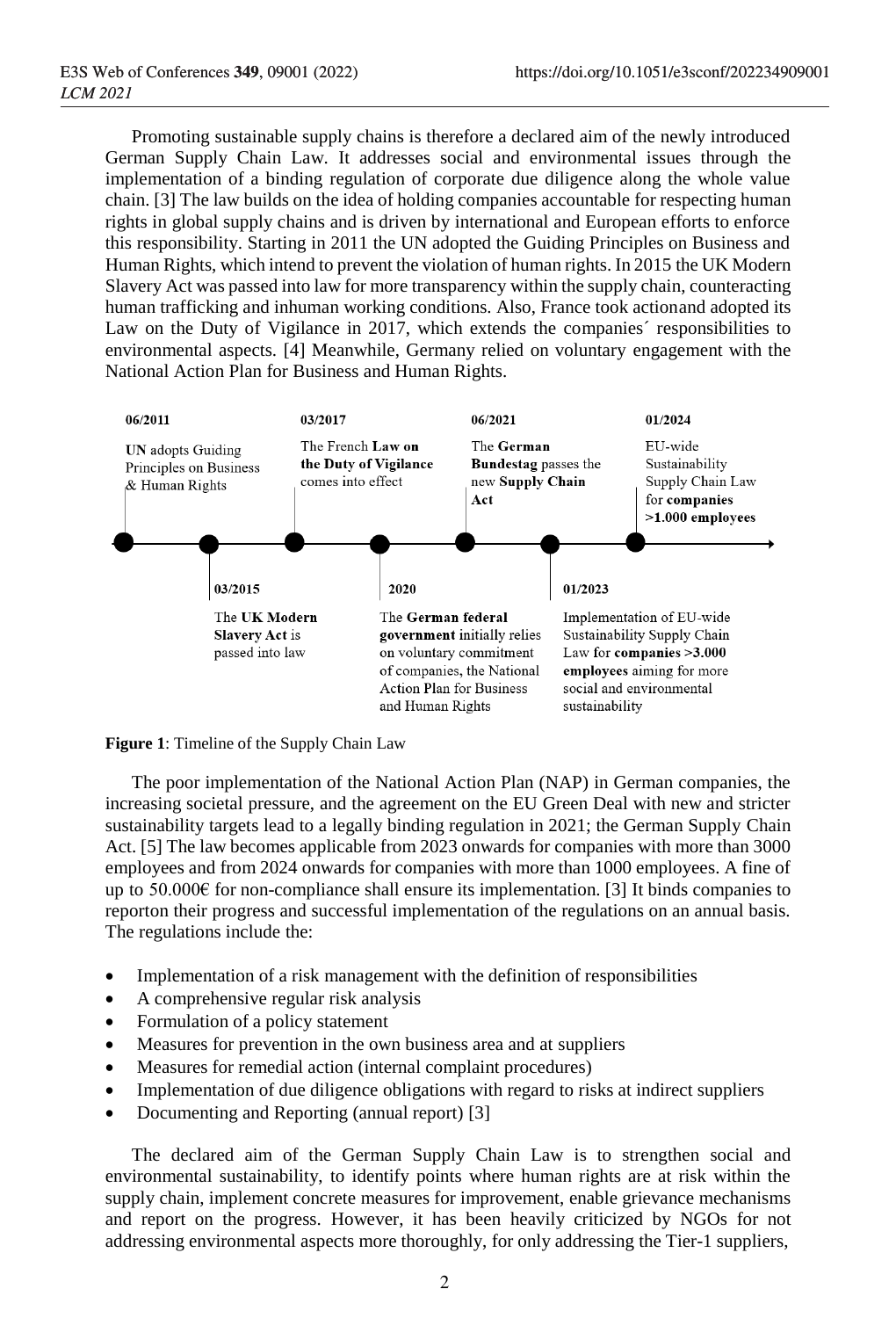for not introducing civil liability in case of violations and for being valid only for companies with more than 1000 employees from 2024 onwards. [6]

But even the limited measures will present companies with the challenge to increase transparency along the supply chain and to reduce bureaucratic effort to effectively track suppliers and identify risks. Therefore, a use case of how to improve corporate due diligence and several digital solutions to encourage companies to prepare for the Supply Chain Law will be discussed in the following.

#### **2 Use case from textile industry - KiK**

KiK is a German textile & non-food items Discounter with main procurement markets in Bangladesh, China, Pakistan and Turkey. The company works with around 400 direct suppliers, 55% of which are long term business relationships ( $\geq$  5 years).

The company has been heavily criticized for neglecting supervising duties, when in 2012 a fire at one of its supplier's plants led to the biggest ever recorded industrial accident in Pakistan in which more than 250 people died. The accident resulted in the first trial on supply chain related human rights violations outside Germany brought to a German court.[7]

Since2012, KiK has reduced its direct suppliers significantly from 600 to 300 and made substantial efforts to improve labor standards along its supply chain by introducing an improved supplier acquisition processes, a supplier code of conduct and external audits. [8]



**Figure 2**: KiK supplier acquisition process

As shown in Fig. 2, the supplier acquisition process integrates on site visits and initial audits to list a potential supplier. Before an order is placed, the supplier must sign the KiK Code of conduct which requires a set of social and environmental standards and pass an external audit. In case of findings the supplier must provide solutions and pass a re-audit after 3 months before the samples are tested and the product is eventually launched.

By 2018 the company voluntarily implemented the National Action Plan for Business and Human Rights (NAP) and strongly supported the introduction of a supply chain law. It has aligned its supplier acquisition and management process along five core elements of the NAP to strengthen corporate due diligence.

- A human rights policy statement
- Procedures for the identification of actual or potential adverse impacts on human rights
- Measures to ward off potentially adverse impacts incl. a review of their effectiveness
- Grievance mechanisms
- (Annual) reporting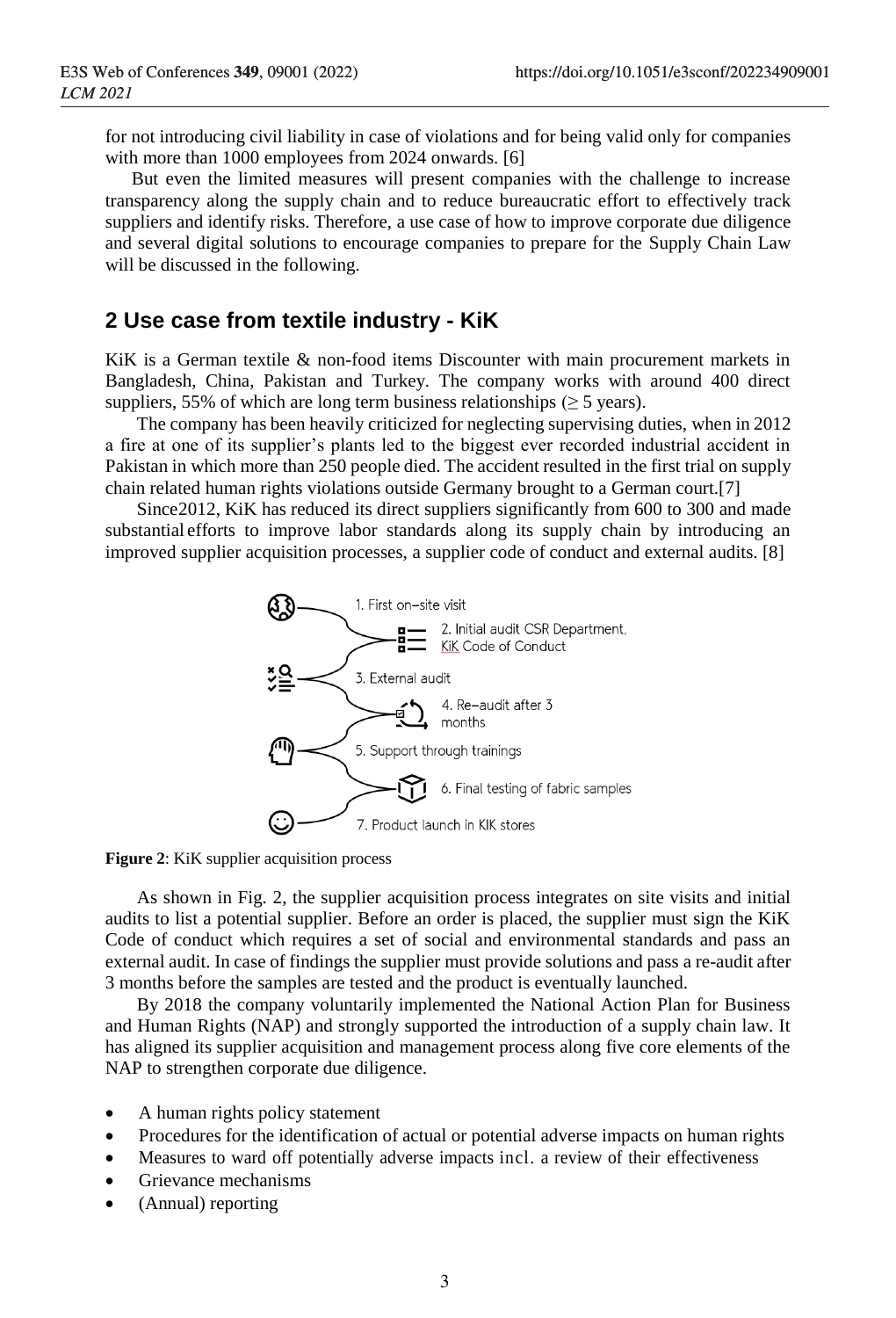The company also did a pilot study in 2018 in which Blockchain technology was used to enable an anonymous but transparent monitoring of suppliers. With the help of an electronic signature audit and other sensitive information can be transmitted safely. [9]

## **3 Digital Helpers to improve supply chain sustainability**

We will now present three digital helpers to improve, monitor and manage supply chain sustainability.

|                        | Opportunities                       | <b>Boundaries</b>                |
|------------------------|-------------------------------------|----------------------------------|
| Digital Twin           | Decrease risks, increase resilience | confidential<br>Cross-company    |
|                        | & optimize processes                | data not easy to retrieve / must |
|                        |                                     | be protected                     |
| <b>Blockchain</b>      | Transparency, traceability, and     | Possibly restricted data due to  |
|                        | security / Greenwashing is avoided  | privacy policies                 |
| <b>Robotic Process</b> | Substantial reduction of repetitive | Setup / Training<br>costs        |
| Automation             | office tasks                        | Acceptance by office workers     |

**Table 1**: Opportunities and boundaries of digital helpers for Supply chain law implementation.

#### *3.1 Supply chain digital twins & Circular economy digital twins*

A digital twin typically simulates a specific environment – for example a design environment, a production system or a supply chain by integrating customer experience, production or supply chain data. The goal of a digital twin is to enable a constant learning and reasoning by comparing the planned behavior of the digital twin to the actual behavior of the real-life system.

A supply chain digital twin is a detailed supply chain simulation model in which data from a company's enterprise resource planning and from external sources is used to analyze supply chain interactions. [10] Such a model should: (1) Be detailed enough to understand macro demand changes, (2) Assess the current state of the supply chain based on shipment schedules, vehiclelocations and inventory levels and (3) Enable prediction of financial and inventory impact of actual or expected demand variability.

If fed with relevant information a supply chain digital twin can also assess the environmentalimpact of the supply chain, such as (1) carbon footprint of the raw materials, (2) the processing andtransportation, (3) product life cycle information as well as (4) its social impact with the help of audit information, for example on working conditions. By enhancing transparency, companies are able to de-risk their supply chain, improve critical suppliers or trigger re-design projects to reduce the social and environmental impact of their productsand services. [11] There are estimates that virtual twins can help save up to 7.5 Gt of  $CO<sub>2</sub>$ emissions by 2030. [12]

#### *3.2 Blockchain*

A blockchain is a distributed database of records of all digital events that have been executed and shared among participating agents. It creates a distributed consensus and allows participating entities to know for certain that a digital event happened by creating an irrefutable record.

As already mentioned, KiK did a pilot study in 2018 in which Blockchain technology was used to analyze the supply chain of a T-shirt. [9] The goal was to track the certification status of all suppliers on the different levels of a supply chain with the help of an electronic signature.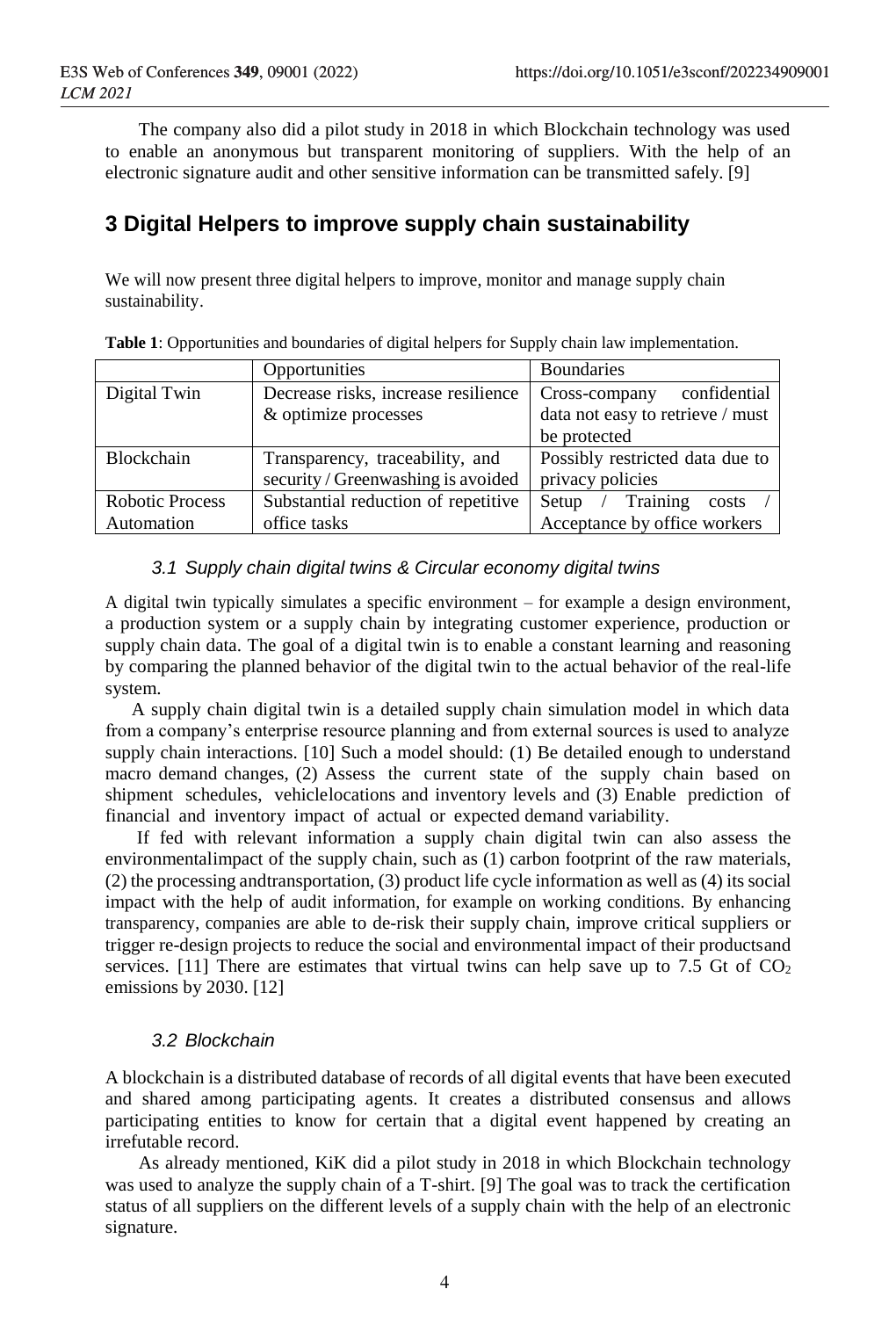Central prerequisites for a successful implementation of Blockchain technology in supply chains are: (1) Certificates of suppliers are digitally created and stored by independent agencies and (2) Certificates of all supply chain levels are available for the client to judge the social andenvironmental impact of a particular product or material

Certified companies can thus store all relevant information in a forgery-proof way. Currently there are initiatives to provide contract, which can even be retrieved by final customers with the help of a QR-Code. An example of a platform in which suppliers can use the blockchain technology to provide real time information is the Accenture True Supplier Marketplace. [13]

#### *3.3 Robotic Process Automation (RPA)*

Robotic process automation (RPA) uses automation technologies to mimic back-office tasks of human workers, such as extracting data, filling in forms, moving / saving files, writing emails, et cetera. It combines application programming interfaces (APIs) and user interface (UI) interactions to perform repetitive tasks.

It is not entirely clear how the implementation of the German Supply Chain Law will be controlled by government entities, but it is probable that a series of declarations or certificates of the Tier-1 suppliers must be presented to the government bodies each year. This would resemble the way of working of Preferential Trade in which long-term supplier's declarations can be issued by the suppliers on a yearly basis. [14]

Robotic Process Automation can be used to reduce the bureaucratic effort of collecting relevant information from suppliers, given that even the number of Tier-1 suppliers can be substantial (KiK has more than 300 direct suppliers worldwide).To be more specific, the requesting and processing of declarations and / or auditing results can be automated. This includes the monitoring of missing or late responses by suppliers,which can be monitored real-time and reminders or escalations can be automated to reduce bureaucratic effort. Furthermore, the status of inputs / corrective actions can be automatically tracked and processed in charts which then can be used in sustainability reports. An easy wayto implement RPA is available for Windows 10 users with the application Power Automate Desktop.

### **4 Conclusion**

The new German Supply Chain Law will come into force in January 2023 for companies with more than 3000 employees and one year later for companies with more than 1000 employees. It has been criticized for (1) not addressing entire supply chains, (2) for being limited tohealth implications of environmental damages, (3) for not implementing a clear civil liability and (4) for only being valid for companies with more than 1000 employees, and thereby not obligating a substantial part of the economic sector to due diligence in their supply chains. Nonetheless the law represents the step from voluntary (as recommended in the National Action Plan) to mandatory supply chain monitoring  $\&$  reporting and it is very likely that later law amendments will tighten the current regulation.

In this contribution we have discussed the good example set by KiK with regards to supply chain monitoring and how crucial elements like external and on-siteaudits, corrective action management and grievance / whistleblowing mechanisms are in this context.

We have also presented several digital tools to improve, monitor and manage supply chains. These toolsinclude larger conceptual frameworks such as (1) digitaltwins of the supply chain, for the product design and the production and recycling process as well as specific technologies such as (2) Blockchain technology for secure data transmission and (3) Robotic Process Automation which can be used the reduce bureaucratic effort of data collection and handling.